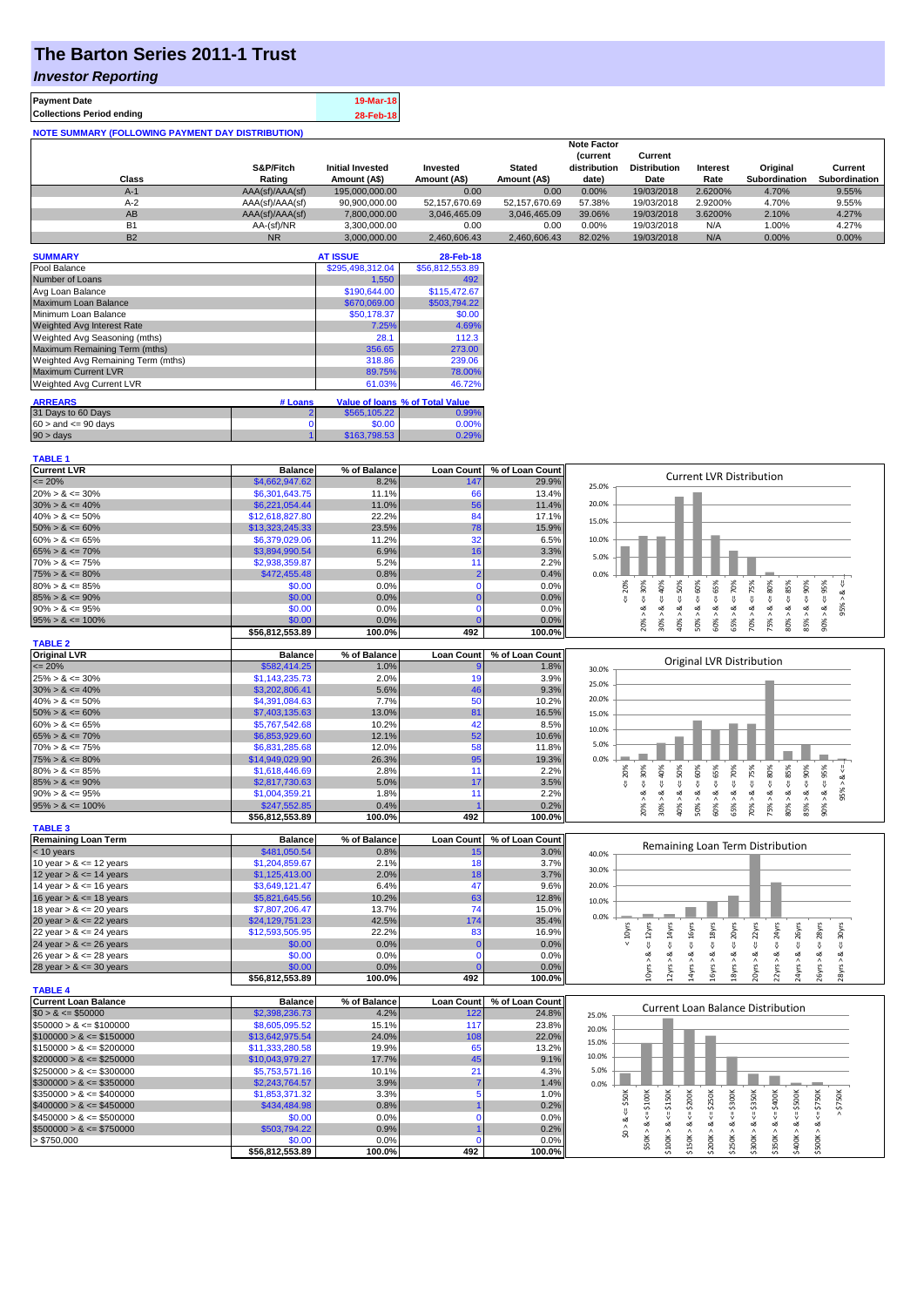# **The Barton Series 2011-1 Trust**

#### *Investor Reporting*

| <b>Payment Date</b><br><b>Collections Period ending</b>         |                                    | 19-Mar-18<br>28-Feb-18  |                          |                          |                                                                                                                                                                                                           |
|-----------------------------------------------------------------|------------------------------------|-------------------------|--------------------------|--------------------------|-----------------------------------------------------------------------------------------------------------------------------------------------------------------------------------------------------------|
| <b>TABLE 5</b><br><b>Loan Seasoning</b>                         | <b>Balance</b>                     | % of Balance            | <b>Loan Count</b>        | % of Loan Count          |                                                                                                                                                                                                           |
| $= 6$ mths                                                      | \$0.00                             | 0.0%                    |                          | 0.0%                     | Loan Seasoning Distribution<br>40.0%                                                                                                                                                                      |
| $> 8 \le 12$ mth                                                | \$0.00                             | 0.0%                    | -0                       | 0.0%                     | 35.0%                                                                                                                                                                                                     |
| $12 > 8 \le 18$ mths                                            | \$0.00                             | 0.0%                    |                          | 0.0%                     | 30.0%                                                                                                                                                                                                     |
| $18 > 8 \le 24$ mths                                            | \$0.00                             | 0.0%                    | $\Omega$                 | 0.0%                     | 25.0%<br>20.0%                                                                                                                                                                                            |
| $2 > 8 \le 3$ years                                             | \$0.00                             | 0.0%                    | -0                       | 0.0%                     | 15.0%                                                                                                                                                                                                     |
| $3 > 8 \le 4$ years<br>$4 > 8 \le 5$ years                      | \$0.00<br>\$0.00                   | 0.0%<br>0.0%            |                          | 0.0%<br>0.0%             | 10.0%                                                                                                                                                                                                     |
| $5 > 8 \le 6$ years                                             | \$0.00                             | 0.0%                    | $\Omega$                 | 0.0%                     | 5.0%                                                                                                                                                                                                      |
| $6 > 8 \le 7$ years                                             | \$0.00                             | 0.0%                    | $\Omega$                 | 0.0%                     | 0.0%                                                                                                                                                                                                      |
| $7 > 8 \le 8$ years                                             | \$14,132,007.80                    | 24.9%                   | 98                       | 19.9%                    | 6 mths<br>24 mths<br>$5 > 8 < 6$ years<br>$\leq$ 8 years<br>$8 > 8 < = 9$ years<br>$\le$ = 10 years<br>$\leq 12$ mth<br>$\leq$ = 3 years<br>$3 > 8 < 4$ years<br>$\le$ = 5 years<br>$6 > 8 < z < 7$ years |
| $8 > 8 \le 9$ years                                             | \$19,401,596.50                    | 34.2%                   | 133                      | 27.0%                    |                                                                                                                                                                                                           |
| $9 > 8 \le 10$ years                                            | \$7,838,229.70                     | 13.8%                   | 81                       | 16.5%                    | $2 > 8$ .<br>$4 > 8$ .<br>7 > 8<br>∢                                                                                                                                                                      |
| $> 10$ years                                                    | \$15,440,719.89                    | 27.2%<br>100.0%         | 180<br>492               | 36.6%<br>100.0%          | $12 > 8$ <= 18 mths<br>$18 > 8$ <=<br>$9 - 8$                                                                                                                                                             |
| <b>TABLE 6</b>                                                  | \$56,812,553.89                    |                         |                          |                          |                                                                                                                                                                                                           |
| Postcode Concentration (top 10 by value)                        | <b>Balance</b>                     | % of Balance            | <b>Loan Count</b>        | % of Loan Count          |                                                                                                                                                                                                           |
| 5700                                                            | \$2,034,698.00                     | 3.6%                    | 21                       | 4.3%                     | Geographic Distribution<br>0.7%                                                                                                                                                                           |
| 2905                                                            | \$1,618,030.22                     | 2.8%                    | 10                       | 2.0%                     | 16.0%                                                                                                                                                                                                     |
| 2614                                                            | \$1,472,821.75                     | 2.6%                    |                          | 1.6%                     |                                                                                                                                                                                                           |
| 2617                                                            | \$1,440,369.43                     | 2.5%                    |                          | 1.4%                     | 5.9%                                                                                                                                                                                                      |
| 2602<br>5162                                                    | \$1,249,465.82<br>\$1,190,989.91   | 2.2%<br>2.1%            | -8<br>12                 | 1.6%<br>2.4%             |                                                                                                                                                                                                           |
| 5159                                                            | \$1,173,055.85                     | 2.1%                    | -9                       | 1.8%                     | 52.1%                                                                                                                                                                                                     |
| 2620                                                            | \$1,088,077.91                     | 1.9%                    | 8                        | 1.6%                     |                                                                                                                                                                                                           |
| 2615                                                            | \$1,079,544.07                     | 1.9%                    | 10                       | 2.0%                     |                                                                                                                                                                                                           |
| 2605                                                            | \$1,005,617.13                     | 1.8%                    | 5                        | 1.0%                     | 25.2%                                                                                                                                                                                                     |
| <b>TABLE 7</b>                                                  |                                    |                         |                          |                          |                                                                                                                                                                                                           |
| <b>Geographic Distribution</b>                                  | <b>Balance</b>                     | % of Balance            | <b>Loan Count</b>        | % of Loan Count          | SA ACT INSW WA Other                                                                                                                                                                                      |
| <b>Australian Capital Territory</b>                             | \$14,319,914.70                    | 25.2%                   | 95                       | 19.3%                    |                                                                                                                                                                                                           |
| New South Wales                                                 | \$3,374,256.99                     | 5.9%                    | 24                       | 4.9%                     |                                                                                                                                                                                                           |
| Northern Territory                                              | \$0.00                             | 0.0%                    | $\Omega$                 | 0.0%                     | Metro / Non-Metro / Inner City Distribution<br>0.7%                                                                                                                                                       |
| Queensland                                                      | \$0.00                             | 0.0%                    | $\Omega$                 | 0.0%                     | 15.6%                                                                                                                                                                                                     |
| South Australia<br>Tasmania                                     | \$29,595,813.94<br>\$0.00          | 52.1%<br>0.0%           | 300<br>$\Omega$          | 61.0%<br>0.0%            |                                                                                                                                                                                                           |
| Victoria                                                        | \$411,928.93                       | 0.7%                    | -5                       | 1.0%                     |                                                                                                                                                                                                           |
| Western Australia                                               | \$9,110,639.33                     | 16.0%                   | 68                       | 13.8%                    |                                                                                                                                                                                                           |
|                                                                 | \$56,812,553.89                    | 100.0%                  | 492                      | 100.0%                   |                                                                                                                                                                                                           |
| <b>TABLE 8</b>                                                  |                                    |                         |                          |                          |                                                                                                                                                                                                           |
| Metro/Non-Metro/Inner-City                                      | <b>Balance</b>                     | % of Balance            | <b>Loan Count</b>        | % of Loan Count          | 83.7%                                                                                                                                                                                                     |
| Metro                                                           | \$47,543,718.91<br>\$8,865,827.63  | 83.7%<br>15.6%          | 405<br>84                | 82.3%<br>17.1%           |                                                                                                                                                                                                           |
| Non-metro<br>Inner city                                         | \$403,007.35                       | 0.7%                    |                          | 0.6%                     |                                                                                                                                                                                                           |
|                                                                 | \$56,812,553.89                    | 100.0%                  | 492                      | 100.0%                   | Metro<br>Inner city<br>Non-metro                                                                                                                                                                          |
| <b>TABLE 9</b>                                                  |                                    |                         |                          |                          |                                                                                                                                                                                                           |
| <b>Property Type</b>                                            | <b>Balance</b>                     | % of Balance            | <b>Loan Count</b>        | % of Loan Count          |                                                                                                                                                                                                           |
| <b>Residential House</b>                                        | \$52,457,867.24                    | 92.3%                   | 45 <sup>′</sup>          | 91.7%                    | Occupancy Type Distribution                                                                                                                                                                               |
| <b>Residential Unit</b>                                         | \$4,354,686.65                     | 7.7%                    | 41                       | 8.3%                     | 5.0%                                                                                                                                                                                                      |
| Rural<br>Semi-Rural                                             | \$0.00<br>\$0.00                   | 0.0%<br>0.0%            | $\mathbf 0$<br>$\Omega$  | 0.0%<br>0.0%             |                                                                                                                                                                                                           |
|                                                                 | \$56,812,553.89                    | 100.0%                  | 492                      | 100.0%                   |                                                                                                                                                                                                           |
| <b>TABLE 10</b>                                                 |                                    |                         |                          |                          |                                                                                                                                                                                                           |
| <b>Occupancy Type</b>                                           | <b>Balance</b>                     | % of Balance            | <b>Loan Count</b>        | % of Loan Count          |                                                                                                                                                                                                           |
| Owner Occupied                                                  | \$53,957,509.13                    | 95.0%                   | 464                      | 94.3%                    |                                                                                                                                                                                                           |
| Investment                                                      | \$2,855,044.76                     | 5.0%                    | 28                       | 5.7%                     |                                                                                                                                                                                                           |
| <b>TABLE 11</b>                                                 | \$56,812,553.89                    | 100.0%                  | 492                      | 100.0%                   | 95.0%                                                                                                                                                                                                     |
| <b>Employment Type Distribution</b>                             | <b>Balance</b>                     | % of Balance            | <b>Loan Count</b>        | % of Loan Count          | Owner Occupied<br>Investment                                                                                                                                                                              |
| Contractor                                                      | \$657,458.48                       | 1.2%                    |                          | 1.4%                     |                                                                                                                                                                                                           |
| Pay-as-you-earn employee (casual)                               | \$1,301,997.81                     | 2.3%                    | 11                       | 2.2%                     |                                                                                                                                                                                                           |
| Pay-as-you-earn employee (full time)                            | \$45,598,792.41                    | 80.3%                   | 378                      | 76.8%                    | <b>LMI Provider Distribution</b>                                                                                                                                                                          |
| Pay-as-you-earn employee (part time)                            | \$4,162,975.90                     | 7.3%                    | 44                       | 8.9%                     | 6.1%                                                                                                                                                                                                      |
| Self employed                                                   | \$1,935,297.88                     | 3.4%                    | 17                       | 3.5%                     |                                                                                                                                                                                                           |
| No data                                                         | \$3,156,031.41                     | 5.6%<br>100.0%          | 35<br>492                | 7.1%<br>100.0%           |                                                                                                                                                                                                           |
| <b>TABLE 12</b>                                                 | \$56,812,553.89                    |                         |                          |                          |                                                                                                                                                                                                           |
| <b>LMI Provider</b>                                             | <b>Balance</b>                     | % of Balance            | <b>Loan Count</b>        | % of Loan Count          |                                                                                                                                                                                                           |
| QBE                                                             | \$53,334,877.00                    | 93.9%                   | 473                      | 96.1%                    |                                                                                                                                                                                                           |
| Genworth                                                        | \$3,477,676.89                     | 6.1%                    | 19                       | 3.9%                     |                                                                                                                                                                                                           |
|                                                                 | \$56,812,553.89                    | 100.0%                  | 492                      | 100.0%                   |                                                                                                                                                                                                           |
| <b>TABLE 13</b>                                                 |                                    |                         |                          |                          | 93.9%                                                                                                                                                                                                     |
| <b>Arrears</b><br>$= 0$ days                                    | <b>Balance</b><br>\$54,301,599.75  | % of Balance<br>95.6%   | <b>Loan Count</b><br>477 | % of Loan Count<br>97.0% | $\blacksquare$ QBE<br>Genworth                                                                                                                                                                            |
| $0 >$ and $\leq 30$ days                                        | \$1,782,050.39                     | 3.1%                    | 12                       | 2.4%                     |                                                                                                                                                                                                           |
| $30 >$ and $\leq 60$ days                                       | \$565,105.22                       | 1.0%                    |                          | 0.4%                     | Interest Rate Type Distribution                                                                                                                                                                           |
| $60 >$ and $\leq 90$ days                                       | \$0.00                             | 0.0%                    | $\Omega$                 | 0.0%                     | 19.7%                                                                                                                                                                                                     |
| 90 > days                                                       | \$163,798.53                       | 0.3%                    |                          | 0.2%                     |                                                                                                                                                                                                           |
|                                                                 | \$56,812,553.89                    | 100.0%                  | 492                      | 100.0%                   |                                                                                                                                                                                                           |
| <b>TABLE 14</b>                                                 |                                    |                         |                          |                          |                                                                                                                                                                                                           |
| <b>Interest Rate Type</b>                                       | <b>Balance</b>                     | % of Balance            | <b>Loan Count</b>        | % of Loan Count          |                                                                                                                                                                                                           |
| Variable<br>Fixed                                               | \$45,634,003.49<br>\$11,178,550.40 | 80.3%<br>19.7%          | 404<br>88                | 82.1%<br>17.9%           |                                                                                                                                                                                                           |
|                                                                 | \$56,812,553.89                    | 100.0%                  | 492                      | 100.0%                   |                                                                                                                                                                                                           |
| <b>TABLE 15</b>                                                 |                                    |                         |                          |                          | 80.3%                                                                                                                                                                                                     |
| <b>Weighted Ave Interest Rate</b><br><b>Fixed Interest Rate</b> | <b>Balance</b><br>4.36%            | <b>Loan Count</b><br>88 |                          |                          | <b>Fixed</b><br>■ Variable                                                                                                                                                                                |